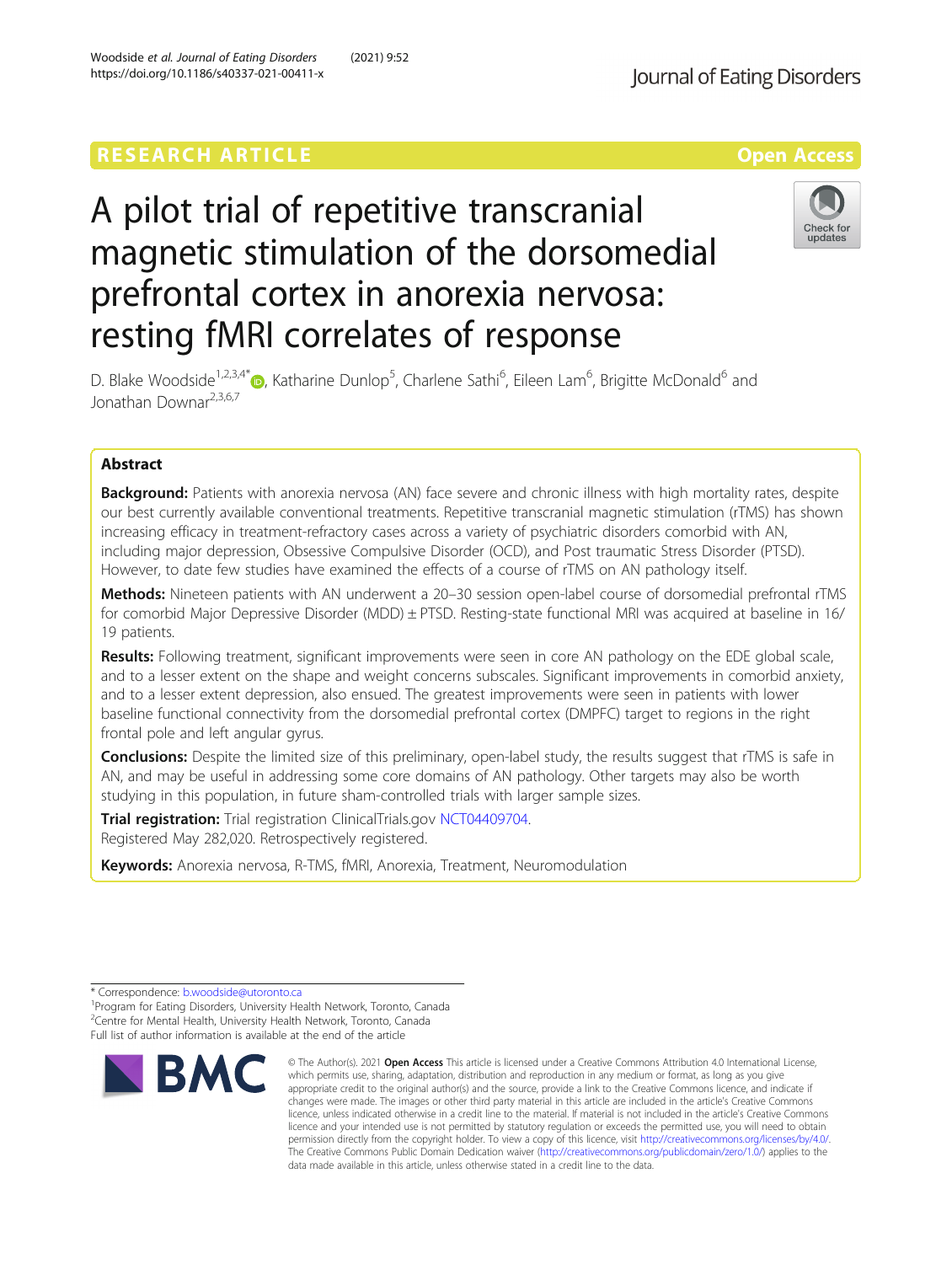Anorexia nervosa is a serious illness that is difficult to treat. New treatments are urgently needed. This paper describes a preliminary study of a potential new treatment for Anorexia Nervosa, transcranial magnetic stimulation. In this treatment a magnetic field is generated and applied from outside the skull to affect specific areas of the brain thought to be involved in Anorexia nervosa. The results of this preliminary trial, conducted with 19 subjects over 6 weeks, showed some improvements in the way people with Anorexia nervosa think about weight, shape and their eating. The benefits were associated with areas of the brain involved in decision making and in regulating emotions. These changes did not appear to be related to improvements in other conditions, such as depression.

Keywords: Anorexia nervosa, R-TMS, fMRI, Anorexia, Treatment, Neuromodulation

### Introduction

Anorexia Nervosa (AN) is a serious medical condition with a chronic, treatment-resistant course as well as substantial rates of mortality. While perhaps half of those affected will eventually respond to conventional treatments, many do not, and either develop a chronic intractable course or die from their condition. The evidence base for conventional treatments is weak, and the development of new treatments for AN has been slow, with few truly innovative new treatments over the last several decades. Given the severity of the condition, it is urgent that new approaches to treatment be examined.

Repetitive transcranial magnetic stimulation (rTMS) is an emerging neuromodulation treatment currently approved in major depression and obsessive-compulsive disorder, and used investigationally in a variety of other psychiatric conditions. The most common target of stimulation in most conditions is the dorsolateral prefrontal cortex. However, as the technology has matured, new stimulatory targets have become available, including the dorsomedial prefrontal cortex (DMPFC) [[1](#page-5-0)]. In addition, the emergence of functional imaging, such as functional magnetic resonance imaging (fMRI) has allowed for visualization of changes in brain activity in response to various treatments, and clinical improvement can be correlated to changes in such activity over the course of treatment.

Our group has recently examined the use of neuronavigated DMPFC-rTMS supplemented by fMRI in a number of conditions relevant to eating disorders. DMPFC-rTMS has achieved significant symptom improvement in Bulimia Nervosa (BN, [[11](#page-5-0)]), Obsessive-Compulsive Disorder [\[10](#page-5-0)], and Post-Traumatic Stress Disorder (PTSD, [[20\]](#page-5-0)). In the first two studies, we were able to correlate changes in key symptoms to alterations in relevant brain circuitry function seen on resting-state fMRI. However, to date, no studies have reported clinical or neuroimaging findings during DMPFC-rTMS for AN.

To date, there is an extremely small literature on the use of rTMS in AN. All of this literature involves stimulation of the dorsolateral prefrontal cortex (DLPFC). Van den Eynde et al. [\[19](#page-5-0)] reported on 10 subjects who received a single session of DLPFC rTMS and noted some subjective reductions in feeling 'fat' or 'full', and some reduction in anxiety. McClelland et al. [[14\]](#page-5-0) reported on two cases of severe AN who received approximately 20 sessions of DLPFC rTMS, noting some improvements in EDE symptoms and mood, persisting out to 1 month post treatment. One patient reported decreases in the frequency of bingeing and vomiting. This team then reported on the results of a single session, double blind DLPFC protocol on 49 AN subjects [\[15\]](#page-5-0) showing nonsignificant improvements in some AN symptoms amongst those who received active treatment. Finally, Choudhary et al. [[6\]](#page-5-0) reported on a single individual with severe AN who received 21 sessions of DLPFC rTMS, and while the authors reported that the patient improved across a wide variety of domains, no quantitative data were presented aside from BMI scores.

The current study extends some of the above findings using a new target for stimulation, the dorsomedial prefrontal cortex (DMPFC), in an open-label sample of 19 patients with AN. We report the effects of this intervention on AN psychopathology, as well as associated changes in brain activity on resting-state fMRI that may correlate with any changes in AN psychopathology..

# **Methods**

# Demographic and psychometric data

Between May 2012 and July 2017, 19 female patients with AN (ages 21–56, mean 31.2 ± SD 9.8; BMI 14.5– 18.5, mean  $16.4 \pm SD$  1.3) underwent a course of DMPF C-rTMS at the UHN Magnetic Resonance Imaging (MRI)-Guided rTMS Clinic, in each case for an indications other than the AN per se (i.e., comorbid major depression and/or PTSD). The diagnosis of AN was based on a full clinical interview conducted by a Canadian Royal College-certified psychiatrist (authors DBW, JD)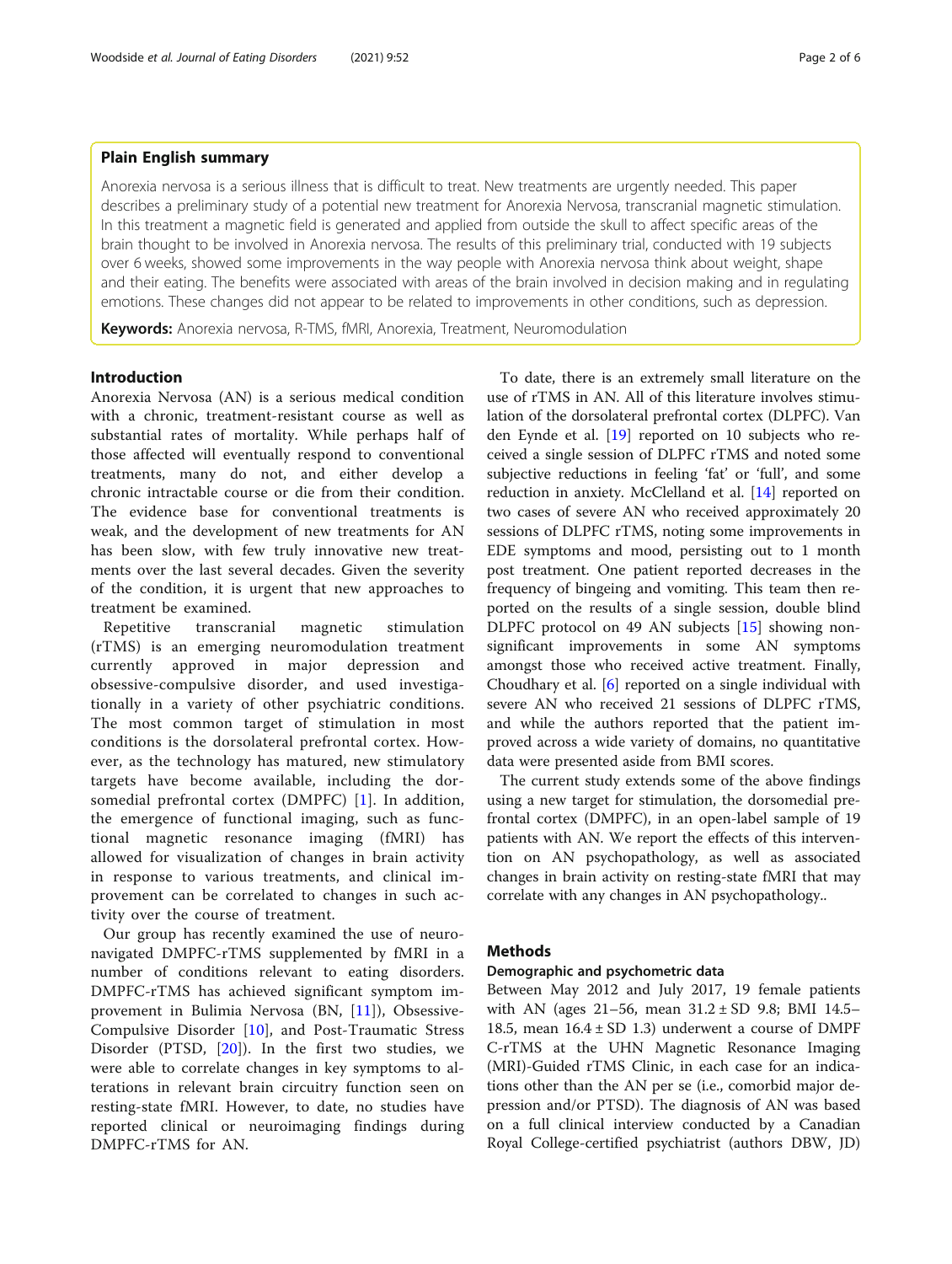according to the Diagnostic and Statistical Manual fourth edition (DSM-IV) criteria.

#### rTMS treatment parameters

All patients underwent an initial course of 20 sessions of bilateral DMPFC-rTMS, administered once daily on weekdays over 4 weeks; extension to 30 sessions was offered to those showing partial clinical improvement (mean course length, 22.6 sessions). Stimulation followed the same procedures we have reported previously for DMPFC-rTMS in MDD [\[1](#page-5-0)]. To summarize, treatment sessions employed a MagPro R30 stimulator and Cool-DB80 coil positioned laterally to the midline at 25% of the nasion-inion distance, with stimulation of the left then right hemisphere accomplished by orienting the coil handle to the right then to left during the two runs of stimulation on each daily session. All subjects received at least 20 sessions of 10 Hz stimulation.

# Outcome measures

Clinical and psychometric data was collected at the initiation and conclusion of treatment. Subjects were administered the Eating Disorders Examination (EDE 16.0D,  $[7]$  $[7]$ , the Beck Depression Inventory (BDI,  $[3]$  $[3]$ ), the Hamilton Depression Inventory (HAM-D, [\[13\]](#page-5-0)), the Beck Anxiety Inventory (BAI, [\[2\]](#page-5-0)) and the Difficulties with Emotional Regulation Scale (DERS, [[12\]](#page-5-0)). The EDE and HAM-D were administered by trained assessors. Significance testing for changes from pre- to posttreatment was performed via paired t-tests on each measure.

## fMRI acquisition and analysis

For 16 participants, a baseline (pre-treatment) structural and resting-state functional fMRI was available to investigate resting-state functional connectivity correlates to Global EDE improvement. Subjects underwent scanning the week prior to rTMS treatment in a 3 T GE Signa HDx scanner equipped with an 8-channel phased-array head coil. A T1-weighted anatomical (TE(time to echo) = 12 ms; TI = 300 ms; flip-angle = 20 degrees; 116 sagittal slices; slice thickness =  $1.5$  mm, no gap,  $256 \times 256$ matrix, FOV(field of view) =  $240$  mm) and a 10-min eyes-open resting-state functional MRI scan  $(TE = 30$ ms;  $TR = 2000$  ms; flip-angle = 85 degrees; 5 mm thick axial slices, no gap,  $64 \times 64$  matrix,  $FOV = 220$  mm, 300 volumes) were collected.

Resting-state fMRI data was preprocessed using the Conn functional connectivity toolbox (version 16b, [http://www.nitrc.org/projects/conn/\)](http://www.nitrc.org/projects/conn/) under Matlab version 8.5.0 and implementing functions from SPM12 (Statistical Parametric Mapping, Wellcome Trust Centre for Neuroimaging, London, UK; [http://www.fil.ion.ucl.ac.](http://www.fil.ion.ucl.ac.uk/spm) [uk/spm\)](http://www.fil.ion.ucl.ac.uk/spm). The following preprocessing steps were taken:

removal of the first 5 volumes to account for image stabilization; functional realignment, unwarping and centering; slice-timing correction; structural centering, segmentation and normalization; ART-based (Artifact detection tool) motion-parameter scrubbing, functional smoothing (6 mm FWHM:full width at half maximum); aCompCor-based (anatomical component correction) removal of physiological noise [[4\]](#page-5-0); linear regression of demeaned confounding motion effects; band-pass filtering (0.008–0.09 Hz), and linear de-trending.

Analysis focused on two regions of interest (ROI), as utilized in our previous studies [[10,](#page-5-0) [18\]](#page-5-0). Briefly, a bilateral DMPFC and dorsal anterior cingulate cortex (dACC) ROI were defined a priori from a parcellation atlas by Craddock et al. [[8\]](#page-5-0). These ROIs were selected based on their proximity to the stimulation target and for consistency with our previous fMRI studies of DMPF C-rTMS. The time series of each ROI was used as a regressor to generate statistical parametric maps at the individual-level. The resultant statistical parametric maps were subsequently used in a higher-level mixedeffects general linear model (GLM). For both GLMs, ROI resting-state functional connectivity was correlated with de-meaned global-EDE percent improvement from pre- to the first follow-up visit at 0–4 weeks post treatment, with age and Body Mass index (BMI) included as covariates. If the first follow-up data was unavailable, end-of-treatment data was used  $(n = 4)$ . Group-level analyses were thresholded at false-discovery rate corrected cluster- $p < 0.05$  and a height threshold of  $p < 0.001$ .

# Results

# Clinical measures

Results are presented in Table 1. Average BMI at treatment was 16.4, and declined slightly to 16.3 at the end

| <b>Table 1</b> Pschometric measures of effect for DMPFC-rTMS in AN |  |  |  |
|--------------------------------------------------------------------|--|--|--|
|                                                                    |  |  |  |

| Variable                                                   |                                   | Pre-treatment Post-treatment | <i>p</i> -value<br>$.010**$ |  |  |
|------------------------------------------------------------|-----------------------------------|------------------------------|-----------------------------|--|--|
| <b>EDE</b> global                                          | 4.12                              | 3.35                         |                             |  |  |
| FDF restraint                                              | 3.65                              | 3.21                         | .095                        |  |  |
| EDE eating concerns                                        | 3.92                              | 3.52                         | .054                        |  |  |
| EDE shape concerns                                         | 4.64                              | 3.63                         | $.042*$                     |  |  |
| EDE weight concerns                                        | 4.23                              | 3.35                         | $.024*$                     |  |  |
| <b>BDI</b>                                                 | 36.16                             | 30.24                        | $.041*$                     |  |  |
| HAM-D                                                      | 15.50                             | 14.28                        | .066                        |  |  |
| BAI                                                        | 23.43                             | 12.87                        | $<.001*$                    |  |  |
| <b>DERS</b>                                                | 115.33                            | 117.00                       | .594                        |  |  |
| Age at start of treatment $21-56$ , mean $31.2 \pm SD$ 9.8 |                                   |                              |                             |  |  |
| <b>Body Mass Index</b>                                     | 14.5–18.5, mean $16.4 \pm SD$ 1.3 |                              |                             |  |  |

Significant improvements were seen in the EDE global score and the BAI, after Bonferroni correction for multiple comparisons ( $** = p < 0.05$ , corrected). Considering uncorrected p-values in an exploratory fashion, the EDE subscales for shape and weight concerns as well as the BDI showed significant improvement ( $* = p < 0.05$ , uncorrected)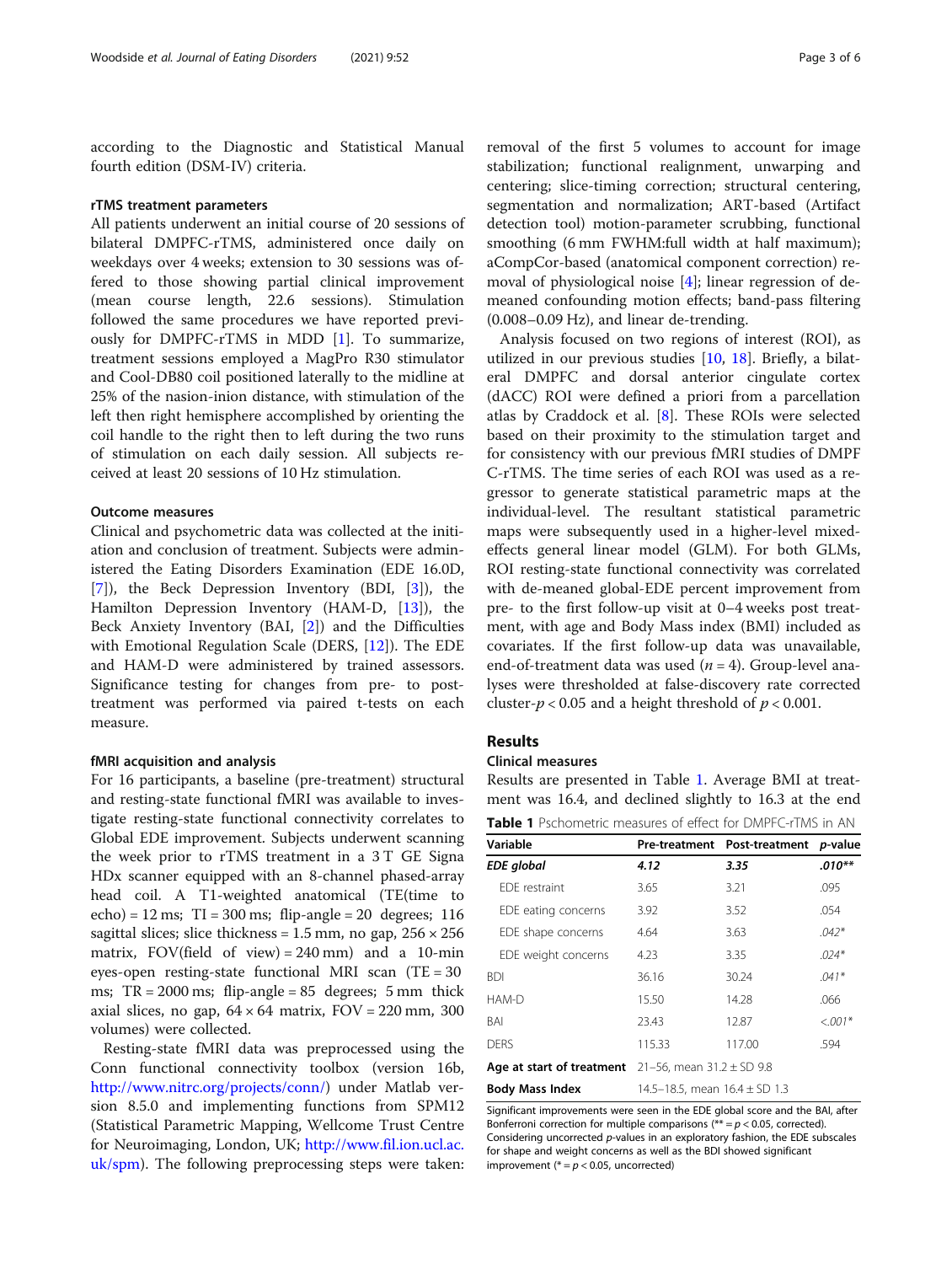of treatment. The EDE global scale showed significant improvement from pre- to post-treatment  $(p < 0.010)$ even after Bonferroni correction for the 5 clinical scales examined. Exploratory analyses of the EDE subscales, using an uncorrected threshold of  $p < 0.05$ , showed significant improvements in shape concerns ( $p = 0.042$ ) and weight concerns  $(p = 0.024)$ , and a trend toward improvement in eating concerns ( $p = 0.054$ ). There was also a significant improvement in anxiety as measured on the BAI ( $p < 0.001$ ), which remained significant after Bonferroni correction across the 5 scales examined. The BDI also showed improvement ( $p = 0.041$ ), and the HAMD a trend toward improvement ( $p = 0.066$ ), although these did not survive correction for multiple comparisons.

# fMRI results

# dACC resting-state connectivity

Baseline resting-state functional connectivity to the dACC ROI did not significantly correlate with global EDE score improvement for any area of the brain.

# DMPFC resting-state connectivity

Baseline resting-state functional connectivity to the DMPFC ROI revealed two significant clusters that negatively correlated with percent global EDE score improvement. Lower pre-treatment resting-state functional connectivity from the DMPFC to the right frontal pole and left angular gyrus significantly correlated with symptomatic improvement (Table 2; Fig. [1](#page-4-0)). Mean parameter estimates extracted from each cluster also significantly correlated with percent EDE improvement (Frontal pole/ EDE improvement  $r = -0.63$ ,  $p = 0.009$ ; Angular gyrus/ EDE improvement  $r = -0.64$ ;  $p = 0.008$ ).

# **Discussion**

This study is the first examining the use of DMPFCrTMS in AN, and only the second study that we are aware of that has provided subjects with a full course of treatment (i.e.,  $\geq 20$  sessions). It is the first study of rTMS in AN with associated functional imaging.

Regarding clinical outcomes, the psychometric findings showing some modest reductions in core AN psychopathology are of interest, especially as the improvements in these core domains of pathology were seen over a rapid timeframe of 4–6 weeks, and there was no adjunctive eating disorder treatment (psychotherapy or medication adjustments) being received by subjects. The lack of change in weight over the 4–6 week course is not unexpected, given the short duration of the treatment. The accompanying improvements in mood and anxiety are consistent with observations we have previously reported in other studies of DMPFC-rTMS in eating disorders [\[10](#page-5-0), [11,](#page-5-0) [20](#page-5-0)], and suggestive of a transdiagnostic mechanism of effect for DMPFC-rTMS, as proposed elsewhere [[9\]](#page-5-0).

The neuroimaging findings offer some suggestion that patients who show EDE improvement may have distinctive patterns of network connectivity centering on the stimulation site. For example, the frontal polar region identified in the present study (Fig. [1](#page-4-0)) has been previously shown in healthy controls to be functionally coactive with the 'salience network', a network of regions that includes the DMPFC and which plays a major role in cognitive control and impulse control [\[16\]](#page-5-0). In the present study, patients lacking this connectivity (perhaps in reflection of a lesser capacity for cognitive control over perseverance or negative self-referential thinking) showed the greatest EDE improvement in DMPFCrTMS. Notably, in healthy controls, DMPFC-rTMS has been shown to enhance the capacity for impulse control on the delay discounting task [[5](#page-5-0)]. The possibility that DMPFC-rTMS may be particularly well suited to a subpopulation of AN patients with comorbid impulsivity or emotional dysregulation bears further investigation in future studies.

A number of limitations to the present study bear acknowledgement. First, this preliminary study had a small sample size, which may have led to underpowering to detect therapeutic effects, and may also have made it difficult to identify or characterize DMPFC-rTMS responsive subgroups of patients, as above. Second, the study used an open-label design, precluding assessment of the contribution of non-specific/placebo effects in the therapeutic response. Mitigating this point, the patients in this question were presenting for treatment of major depression or PTSD, without expectation of changes in core AN pathology as assessed on the EDE. Nonetheless, follow-up studies to this preliminary pilot work should employ a randomized, sham-controlled design. Finally, as this was primarily a clinical sample, only baseline and

Table 2 Regions showing significant correlation between baseline DMPFC resting-state functional connectivity and subsequent improvement in EDE global score

| <b>MNI</b> |       |    | # Voxels | Hemi<br>cluster<br>p-FDR |  | Region                                    |
|------------|-------|----|----------|--------------------------|--|-------------------------------------------|
| x          |       |    |          |                          |  |                                           |
| 18         | 64    |    | 100      | 0.048                    |  | Frontal Pole                              |
| $-46$      | $-62$ | 44 | 90       | 0.048                    |  | Sup. Lat. Occipital Cortex, Angular Gyrus |

Abbreviations: Hemi Hemisphere; FDR False Discovery Rate; L Left; Lat Lateral; MNI Montreal Neurological Institute; R Right; Sup Superior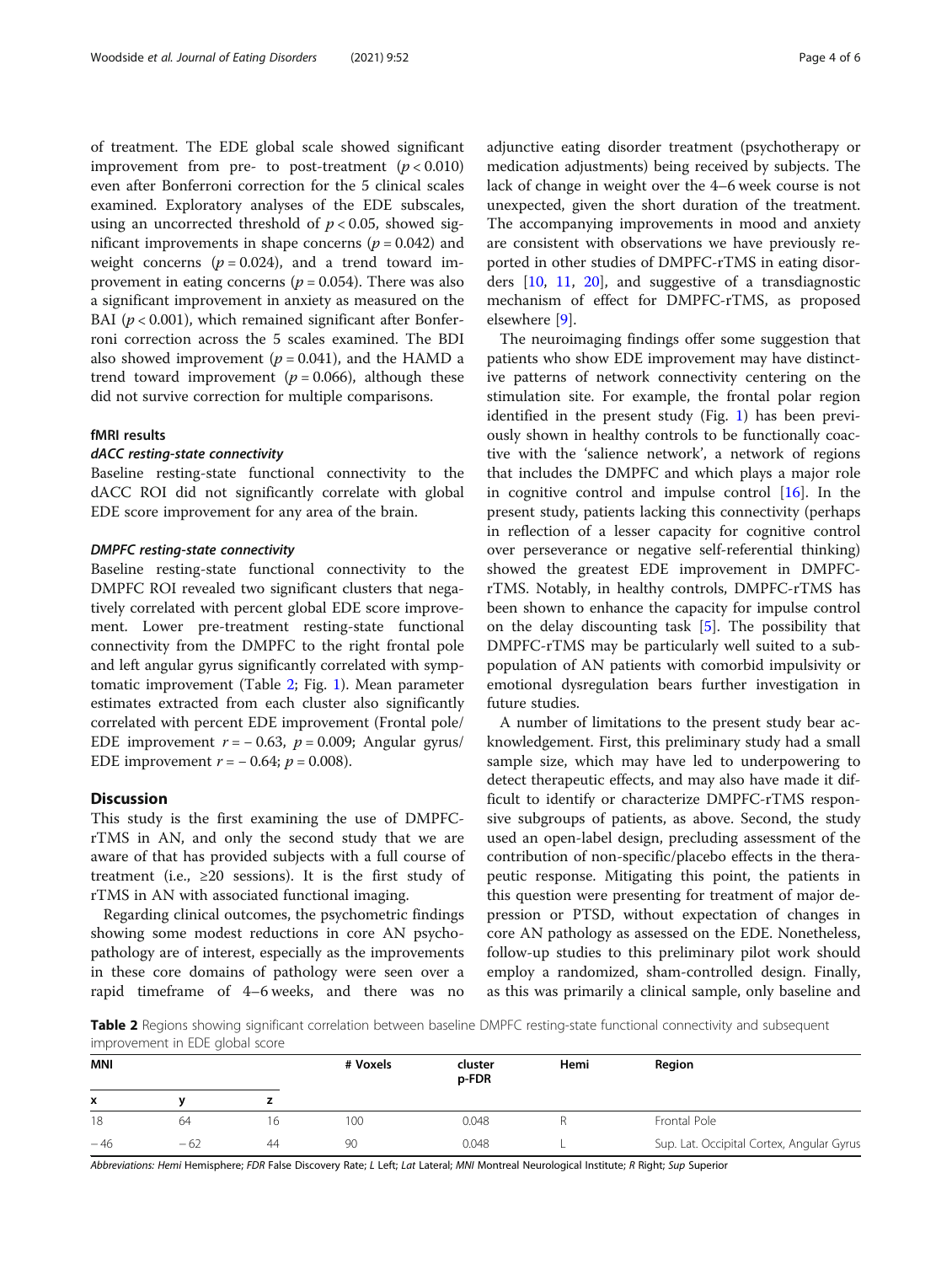<span id="page-4-0"></span>

following the course of DMPFC-RTMS (e, f)

not follow-up MRIs were available; this precluded the assessment of changes in DMPFC connectivity that might illuminate the mechanisms of therapeutic effect. As we have previously reported that changes in DMPF C-striatal-thalamic connectivity are associated with improvement in MDD, BN, and OCD symptoms [\[10](#page-5-0), [11](#page-5-0), [18\]](#page-5-0), it would be interesting to determine whether similar changes accompany improvement in core AN pathology on the EDE.

# Conclusions

This preliminary case series suggests that DMPFC-rTMS may yield improvements in some elements of AN pathology. Given that previous work suggesting that DMPF C-rTMS enhances impulse control [\[5](#page-5-0)], further investigation may clarify whether the treatment is best suited to a subgroup of AN patients with deficits in salience network integrity and impulsivity of thought and behavior. It may also be worth investigating whether a more recently developed rTMS target in the right orbitofrontal cortex, originally showing benefits in OCD [\[17\]](#page-5-0), might address different elements of AN pathology, such as

obsessionality, rigidity, or perseveration. Targeting the neural substrates of AN pathology non-invasively with rTMS may eventually provide an important adjuvant to conventional treatments, in cases where such treatments have failed to achieve meaningful improvement.

# Abbreviations

AN: Anorexia Nervosa; rTMS: Repetitive transcranial magnetic stimulation; OCD: Obsessive Compulsive Disorder; PTSD: Post Traumatic Stress Disorder; MDD: Major Depressive Disorder; DMPFC: Dorsomedial Prefrontal Cortex; rMRI: Functional magnetic resonance imaging; BN: Bulimia Nervosa; DLPF C: Dorsolateral Prefrontal Cortex; MRI: Magnetic resonance imaging; DSM: Diagnostic and Statistical Manual; EDE: Eating Disorders Examination; BDI: Beck Depression Inventory; HAM: Hamilton Depression Inventory; BAI: Beck Anxiety Inventory; DERS: Difficulties with Emotional Regulation Scale; ROI: Region of interest; TE: Time to echo; SPM: Statistical Parametric Mapping; ART: Artifact Detection Tool; FWHM: Full width half medium; aComp-Cor: Anatomical Component Correction; dACC: Dorsal anterior cingulate cortex; GLM: General Linear Model; BMI: Body Mass Index

#### Acknowledgements

Not applicable.

#### Authors' contributions

Authors' contributions: DBW and JD conceptualized and designed the study, and were the leads in implementing the study and wrting the paper. KD performed the analysis of the imaging data. EL and BM coordinated the